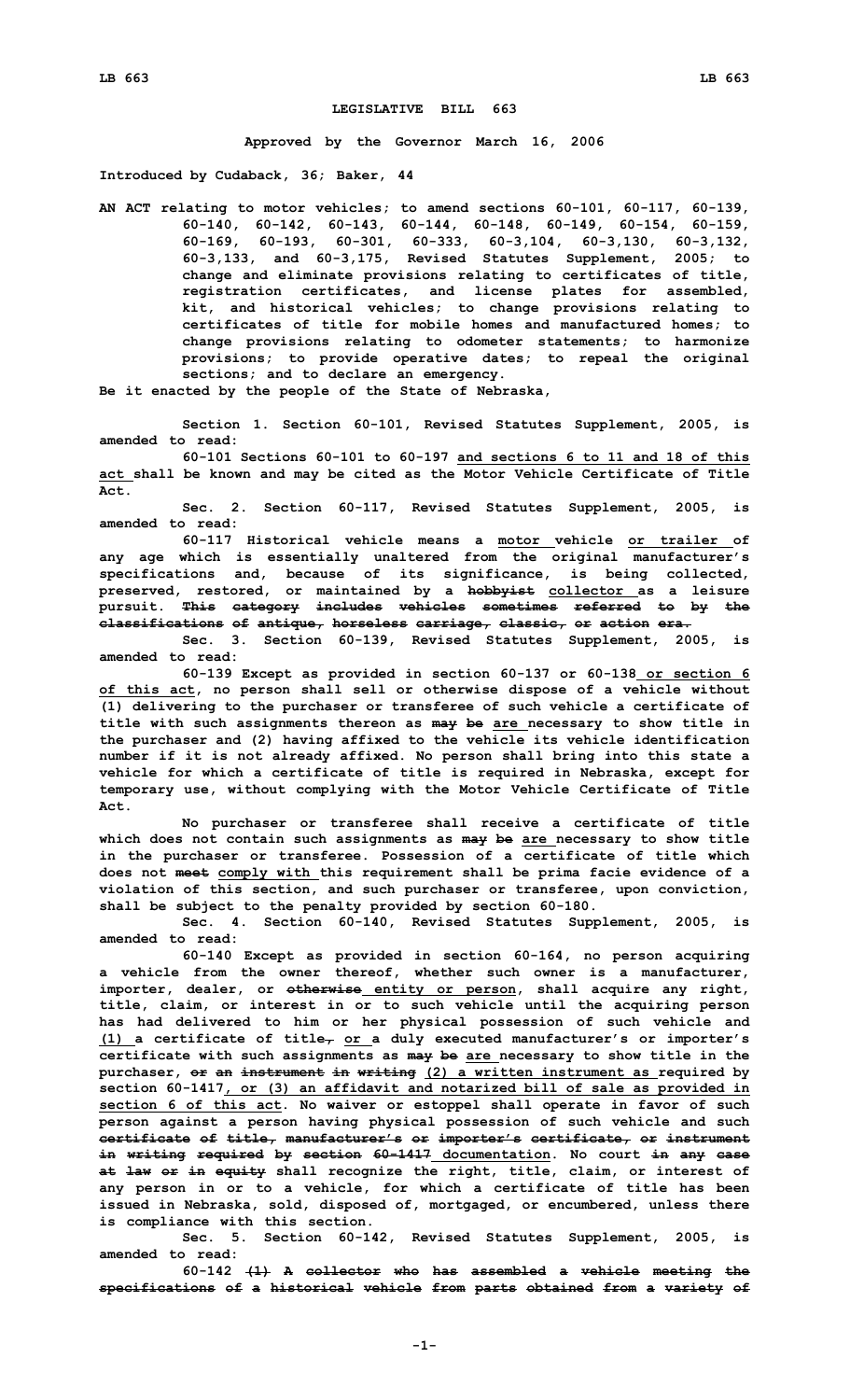**different sources and at various different times shall be issued a historical vehicle title upon furnishing <sup>a</sup> bill or bills of sale for the major component parts, and in cases when that evidence by itself is deemed inadequate, by executing an affidavit in verification. To be considered adequate, the bills of sale shall be notarized, shall indicate the source of the major component part, and shall list the identification or serial numbers of each.**

**(2) The sale or trade and subsequent legal transfer of ownership of <sup>a</sup> historical vehicle or parts vehicle shall not be contingent upon any condition that would require the historical vehicle or parts vehicle to be in operating condition at the time of the sale or transfer of ownership.**

**Sec. 6. If the owner does not have a certificate of title for a vehicle which was manufactured prior to 1940 and which has not had any major component part replaced, the department shall search its records for evidence of issuance of <sup>a</sup> Nebraska certificate of title for such vehicle at the request of the owner. If no certificate of title has been issued for such vehicle in the thirty-year period prior to application, the owner may transfer title to the vehicle by giving the transferee <sup>a</sup> notarized bill of sale, an affidavit in support of the application for title, <sup>a</sup> statement that an inspection has been conducted on the vehicle, and <sup>a</sup> statement from the department that no certificate of title has been issued for such vehicle in the thirty-year period prior to application. The transferee may apply for <sup>a</sup> certificate of title pursuant to section 60-149 by presenting the documentation described in this section in lieu of a certificate of title.**

**Sec. 7. If the owner does not have a certificate of title for <sup>a</sup> vehicle manufactured more than thirty years prior to application for <sup>a</sup> certificate of title and one or more major component parts have been replaced with one or more replacement parts that are essentially the same in design and material to that originally supplied by the manufacturer for the specific year, make, and model of the vehicle, the owner may apply for <sup>a</sup> certificate of title indicating that the year, make, and model of the vehicle is that originally designated by the manufacturer by presenting <sup>a</sup> notarized bill of sale for each major component part replaced, an affidavit in support of the application for title, <sup>a</sup> statement that an inspection has been conducted on the vehicle, <sup>a</sup> statement from <sup>a</sup> car club representative pursuant to section 8 of this act, and <sup>a</sup> vehicle identification number as described in section 60-148.**

**Sec. 8. (1) For purposes of this section, car club means an organization that has members with knowledge of and expertise pertaining to authentic vehicles and that has members with knowledge of and expertise pertaining to the restoration and preservation of specific makes and models of vehicles using replacement parts that are essentially the same in design and material to that originally supplied by the manufacturer for <sup>a</sup> specific year, make, and model of vehicle.**

**(2) To become <sup>a</sup> recognized car club, <sup>a</sup> car club shall apply to the department. For <sup>a</sup> car club to become recognized, it must be <sup>a</sup> nonprofit organization with established bylaws and at least twenty members. The applicant shall provide <sup>a</sup> copy of the bylaws and <sup>a</sup> membership list to the department. The department shall determine if <sup>a</sup> car club qualifies as <sup>a</sup> recognized car club. The determination of the department shall be final and nonappealable.**

**(3) <sup>A</sup> member of <sup>a</sup> recognized car club may apply to the department to become <sup>a</sup> qualified car club representative. Each qualified car club representative shall be designated by the president or director of the local chapter of the recognized car club of which he or she is <sup>a</sup> member. The department shall identify and maintain <sup>a</sup> list of qualified car club representatives. A qualified car club representative may apply to be placed on the list of qualified car club representatives by providing the department with his or her name, address, and telephone number, the name, address, and telephone number of the recognized car club he or she represents, <sup>a</sup> copy of the designation of the representative by the president or director of the local chapter of the recognized car club, and such other information as may be required by the department. The department may place <sup>a</sup> qualified car club representative on the list upon receipt of <sup>a</sup> completed application and may provide each representative with information for inspection of vehicles and parts. The determination of the department regarding designation of an individual as <sup>a</sup> qualified car club representative and placement on the list of qualified car club representatives shall be final and nonappealable. The department shall distribute the list to county clerks and designated county officials.**

**(4) When <sup>a</sup> qualified car club representative inspects vehicles and replacement parts, he or she shall determine whether all major component parts used in the assembly of <sup>a</sup> vehicle are original or essentially the**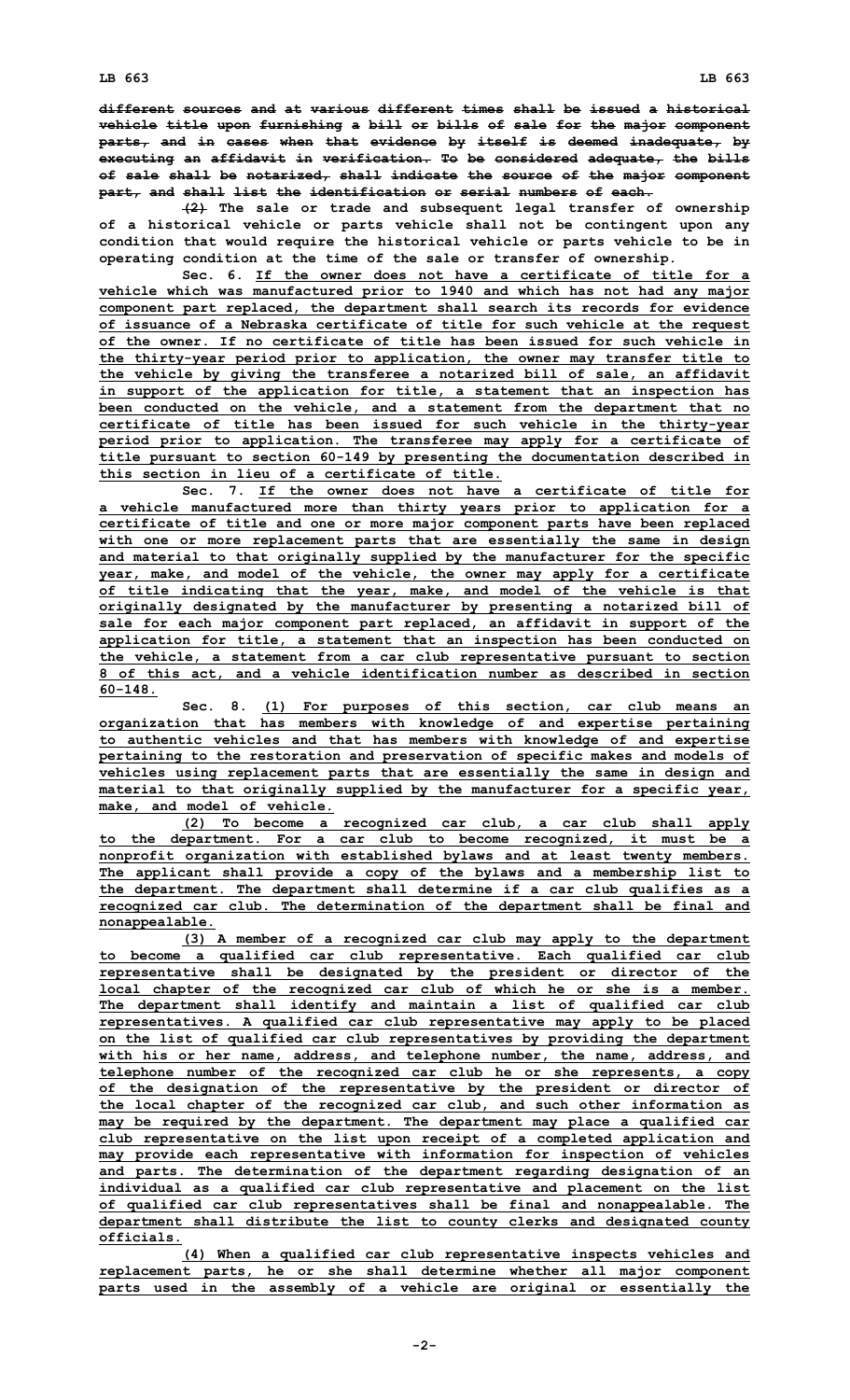**same in design and material to that originally supplied by the manufacturer for the specific year, make, and model of vehicle, including the appropriate engine, body material, body shape, and other requirements as prescribed by the department. After such inspection, the representative shall provide the owner with <sup>a</sup> statement in the form prescribed by the department which includes the findings of the inspection. No qualified car club representative shall charge any fee for the inspection or the statement. No qualified car club representative shall provide <sup>a</sup> statement for any vehicle owned by such representative or any member of his or her immediate family.**

**(5) The director may summarily remove <sup>a</sup> person from the list of qualified car club representatives upon written notice. Such person may reapply for inclusion on the list upon presentation of suitable evidence satisfying the director that the cause for removal from the list has been corrected, eliminated, no longer exists, or will not affect or interfere with the person's judgment or qualifications for inspection of vehicles to determine whether or not any replacement parts are essentially the same in design and material to that originally supplied by the original manufacturer for the specific year, make, and model of vehicle.**

**(6) The department may adopt and promulgate rules and regulations to carry out this section.**

**Sec. 9. The owner of (1) an assembled vehicle or (2) <sup>a</sup> vehicle which was manufactured or assembled more than thirty years prior to application for <sup>a</sup> certificate of title with one or more major component parts replaced by replacement parts, other than replacement parts that are essentially the same in design and material to that originally supplied by the manufacturer for the specific year, make, and model of vehicle, may apply for <sup>a</sup> certificate of title by presenting <sup>a</sup> certificate of title for one major component part, <sup>a</sup> notarized bill of sale for all other major component parts replaced, <sup>a</sup> statement that an inspection has been conducted on the vehicle, and <sup>a</sup> vehicle identification number as described in section 60-148. The certificate of title shall indicate the year of the vehicle as the year application for title was made and the make of the vehicle as assembled.**

**Sec. 10. The owner of <sup>a</sup> kit vehicle may apply for <sup>a</sup> certificate of title by presenting <sup>a</sup> manufacturer's statement of origin for the kit, <sup>a</sup> notarized bill of sale for all major component parts not in the kit, <sup>a</sup> statement that an inspection has been conducted on the vehicle, and <sup>a</sup> vehicle identification number as described in section 60-148. The certificate of title shall indicate the year of the vehicle as the year application for title was made and the make of the vehicle as assembled.**

**Sec. 11. An owner of <sup>a</sup> vehicle which has previously been issued <sup>a</sup> certificate of title as an assembled vehicle in this state may have the vehicle inspected by <sup>a</sup> qualified car club representative who shall determine whether or not any modifications or replacement parts are essentially the same in design and material to that originally supplied by the manufacturer for the specific year, make, and model of vehicle and obtain <sup>a</sup> statement as provided in section 8 of this act. The owner may apply for <sup>a</sup> certificate of title indicating the year, make, and model of the vehicle by presenting the statement and an application for certificate of title to the department. After review of the application, the department shall issue the certificate of title to the owner if the vehicle meets the specifications provided in section 7 of this act.**

**Sec. 12. Section 60-143, Revised Statutes Supplement, 2005, is amended to read:**

**60-143 Vehicles with modifications or deviations An owner of a vehicle with <sup>a</sup> modification or deviation from the original specifications may be permitted under the classification of historical vehicle if such modifications or deviations are to apply for <sup>a</sup> certificate of title under sections 6 to 8 of this act if such modification or deviation is of historic nature and characteristic of the approximate era to which the vehicle belongs essentially the same in design and material to that originally supplied by the manufacturer for vehicles of that era or if they the modification or deviation could be considered to be in the category of safety features. Safety-related modifications include hydraulic brakes, sealed-beam headlights, and occupant protection systems as defined in section 60-6,265. Accessories acceptable under such classification are A modification or deviation involving accessories shall be limited to those accessories available in the era to which the vehicle belongs.**

**Sec. 13. Section 60-144, Revised Statutes Supplement, 2005, is amended to read:**

**60-144** (1) (a) Except as provided in subdivisions (b)  $\angle$  and (c)  $\angle$  and **(d) of this subsection, the county clerk or designated county official shall be responsible for issuing and filing certificates of title for vehicles,**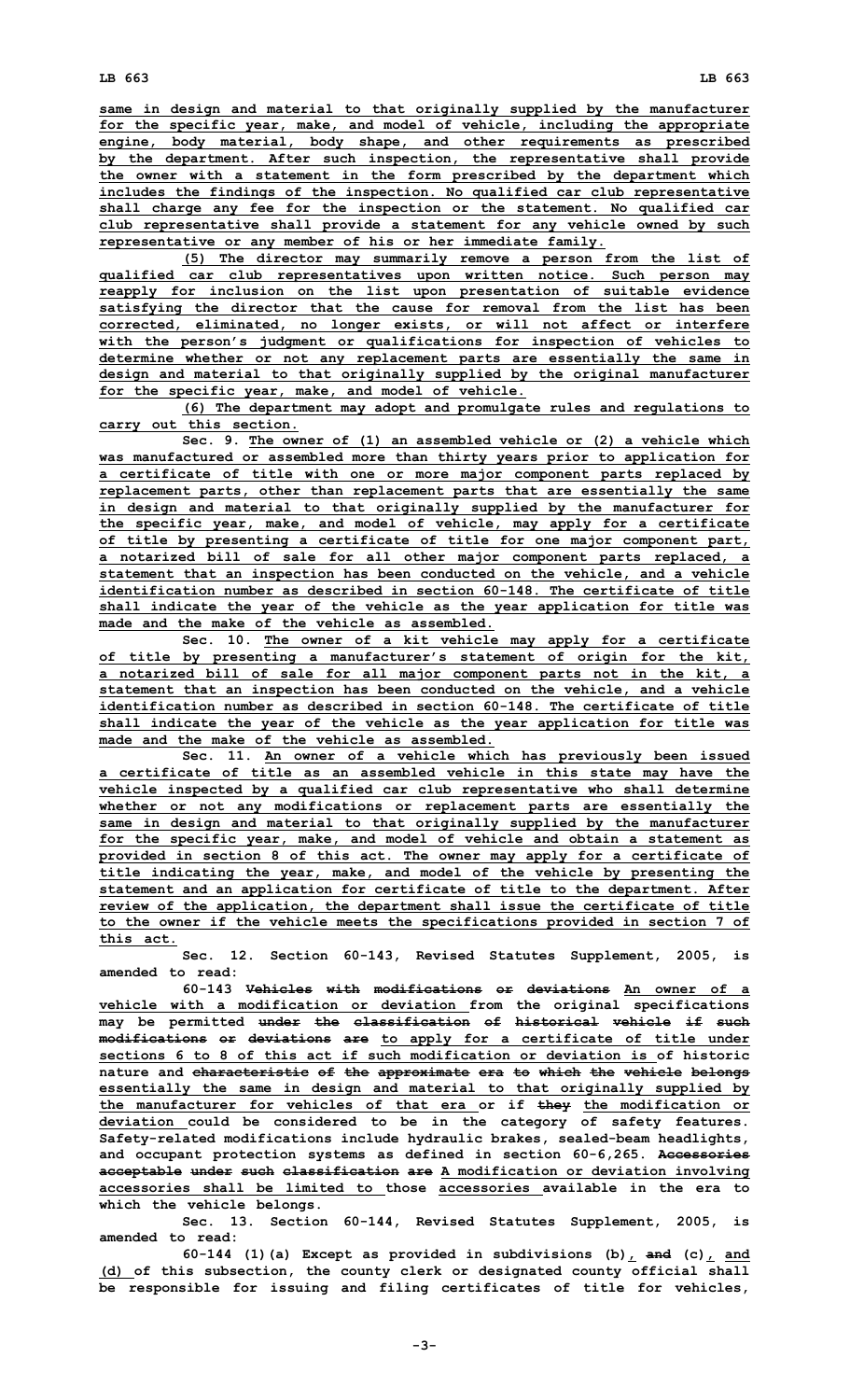**LB 663 LB 663**

**and each county shall issue and file such certificates of title using the vehicle titling and registration computer system prescribed by the department. Application for <sup>a</sup> certificate of title shall be made upon <sup>a</sup> form prescribed by the department. All applications shall be accompanied by the appropriate fee or fees.**

**(b) The department shall issue and file certificates of title for Nebraska-based fleet vehicles. Application for <sup>a</sup> certificate of title shall be made upon <sup>a</sup> form prescribed by the department. All applications shall be accompanied by the appropriate fee or fees.**

**(c) The department shall issue and file certificates of title for state-owned vehicles. Application for <sup>a</sup> certificate of title shall be made upon <sup>a</sup> form prescribed by the department. All applications shall be accompanied by the appropriate fee or fees.**

**(d) The department shall issue certificates of title pursuant to section 11 of this act. Application for <sup>a</sup> certificate of title shall be made upon <sup>a</sup> form prescribed by the department. All applications shall be accompanied by the appropriate fee or fees.**

**(2) If the owner of an all-terrain vehicle or <sup>a</sup> minibike resides in Nebraska, the application shall be filed with the county clerk or designated county official of the county in which the owner resides.**

**(3) If <sup>a</sup> vehicle, other than an all-terrain vehicle or <sup>a</sup> minibike, has situs in Nebraska, the application shall be filed with the county clerk or designated county official of the county in which the vehicle has situs.**

**(4) If the owner of <sup>a</sup> vehicle is <sup>a</sup> nonresident, the application shall be filed in the county in which the transaction is consummated.**

**(5) The application shall be filed within thirty days after the delivery of the vehicle.**

**(6) All applicants registering <sup>a</sup> vehicle pursuant to section 60-356 60-3,198 shall file the application for <sup>a</sup> certificate of title with the Division of Motor Carrier Services of the department. The division shall deliver the certificate to the applicant if there are no liens on the vehicle. If there are any liens on the vehicle, the division shall deliver or mail the certificate of title to the holder of the first lien on the day of issuance. All certificates of title issued by the division shall be issued in the manner prescribed for the county clerk or designated county official in section 60-152.**

**Sec. 14. Section 60-148, Revised Statutes Supplement, 2005, is amended to read:**

**60-148 (1) Whenever <sup>a</sup> person applies for <sup>a</sup> certificate of title for <sup>a</sup> vehicle, the county clerk or designated county official, subject to the approval of the department, shall assign <sup>a</sup> distinguishing identification number to the vehicle whenever such if the vehicle identification number is destroyed, obliterated, or missing. The owner of such <sup>a</sup> vehicle to which such number is assigned shall have such number affixed to such vehicle in <sup>a</sup> manner prescribed by the department as provided in subsection (2) of this section and sign an affidavit on <sup>a</sup> form prepared by the department that such number has been attached. Before the certificate of title for an assigned number is released to the applicant by the county clerk or designated county official, the applicant must shall also provide <sup>a</sup> statement that an identification inspection has been conducted. pursuant to section 60-146.**

**(2) The department shall develop <sup>a</sup> metallic assigned vehicle identification number plate which can be permanently secured to <sup>a</sup> vehicle by rivets or <sup>a</sup> permanent sticker or other form of marking or identifying the vehicle with the distinguishing identification number as determined by the director. All distinguishing identification number plates numbers shall display contain seventeen characters in conformance with national standards. When the manufacturer's vehicle identification number is known, it shall be used by the department as the assigned number. In the case of an assembled all-terrain vehicle or minibike or assembled vehicle, the department shall use <sup>a</sup> distinguishing identification number. The number shall include seventeen positions, the last two being "NE". The department shall, at the request of the county clerk or designated county official upon application by an owner, provide the county clerk or designated county official owner with <sup>a</sup> number plate or <sup>a</sup> permanent sticker or other form of marking or identification displaying <sup>a</sup> distinguishing identification number or the manufacturer's number. provided by the county clerk or designated county official.**

**(3) Any vehicle to which <sup>a</sup> distinguishing identification number is assigned shall be titled under such distinguishing identification number when titling of the vehicle is required under the Motor Vehicle Certificate of Title Act.**

**Sec. 15. Section 60-149, Revised Statutes Supplement, 2005, is**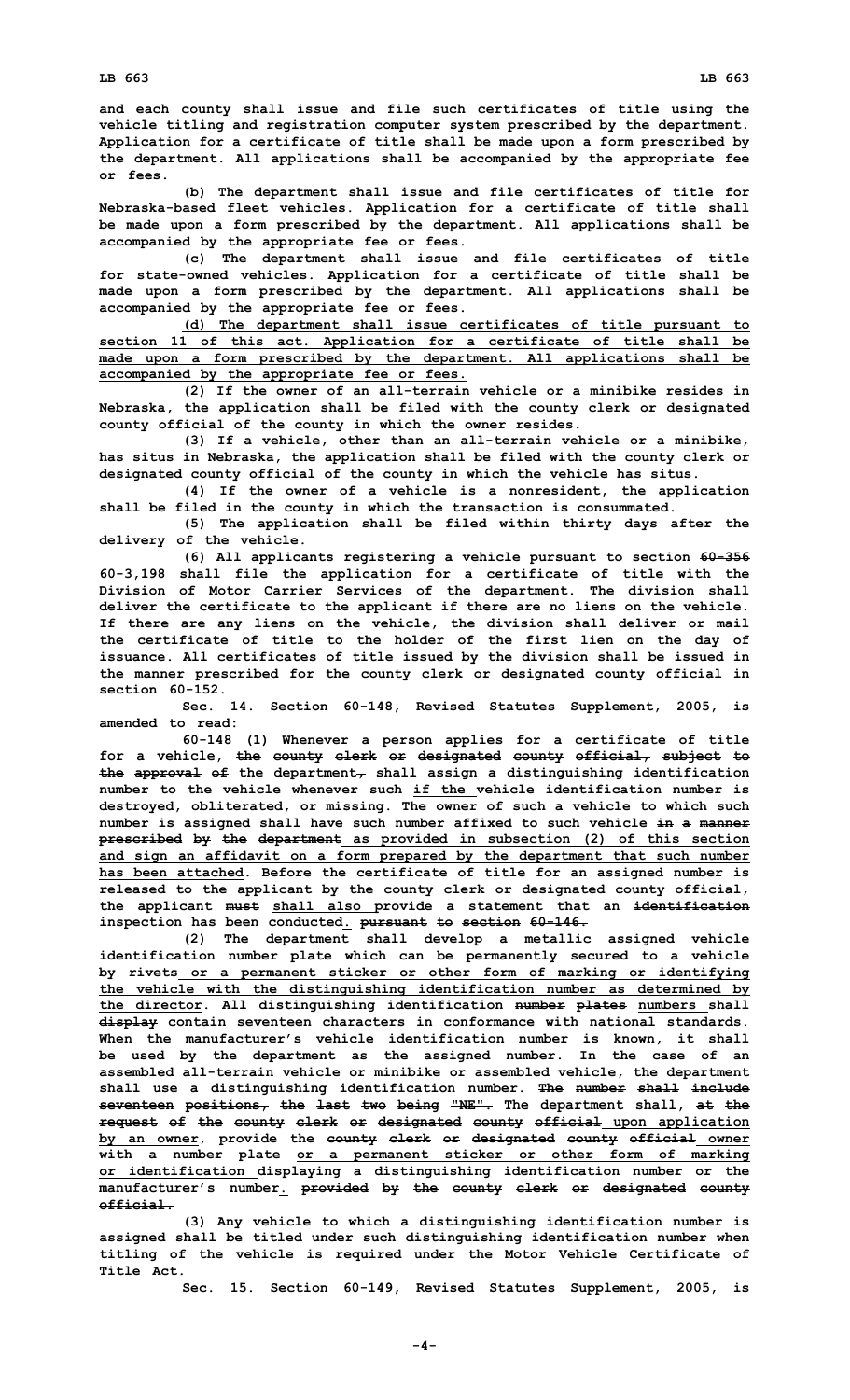**amended to read:**

**60-149 (1) (1)(a) If <sup>a</sup> certificate of title has previously been issued for <sup>a</sup> vehicle in this state, the application for <sup>a</sup> new certificate of title shall be accompanied by the certificate of title duly assigned except as otherwise provided in the Motor Vehicle Certificate of Title Act.**

**(b) If <sup>a</sup> certificate of title has not previously been issued for the vehicle in this state or if <sup>a</sup> certificate of title is unavailable pursuant to subsection (4) of section 52-1801, the application shall be accompanied by:**

**(i) <sup>A</sup> <sup>a</sup> manufacturer's or importer's certificate; <sup>a</sup>**

**(ii) <sup>A</sup> duly certified copy thereof; an**

**(iii) An affidavit by the owner affirming ownership in the case of an all-terrain vehicle or <sup>a</sup> minibike; <sup>a</sup>**

**(iv) A certificate of title from another state; or <sup>a</sup>**

**(v) <sup>A</sup> court order issued by <sup>a</sup> court of record, <sup>a</sup> manufacturer's certificate of origin, or an assigned registration certificate, if the law of the state from which the vehicle was brought into this state does not have <sup>a</sup> certificate of title law; or**

**(vi) Documentation prescribed in section 6, 7, 9, or 10 of this act.**

**(c) If the application for <sup>a</sup> certificate of title in this state is accompanied by <sup>a</sup> valid certificate of title issued by another state which meets that state's requirements for transfer of ownership, then the application may be accepted by this state. If the vehicle is <sup>a</sup> specially constructed vehicle, the application shall be accompanied by <sup>a</sup> kit manufacturer's certificate of origin and <sup>a</sup> bill of sale or manufacturer's certificates of origin and bills of sale for all major component parts.**

**(d) If <sup>a</sup> certificate of title has not previously been issued for the vehicle in this state and the applicant is unable to provide such documentation, the applicant may apply for <sup>a</sup> bonded certificate of title as prescribed in section 60-167.**

**(2) For purposes of this section, certificate of title includes <sup>a</sup> salvage certificate, <sup>a</sup> salvage branded certificate of title, or any other document of ownership issued by another state or jurisdiction for <sup>a</sup> salvage vehicle. Only <sup>a</sup> salvage branded certificate of title shall be issued to any vehicle conveyed upon <sup>a</sup> salvage certificate, <sup>a</sup> salvage branded certificate of title, or any other document of ownership issued by another state or jurisdiction for <sup>a</sup> salvage vehicle.**

**(3) The county clerk or designated county official shall retain the evidence of title presented by the applicant and on which the certificate of title is issued.**

**Sec. 16. Section 60-154, Revised Statutes Supplement, 2005, is amended to read:**

**60-154 (1)(a) For each original certificate of title issued by <sup>a</sup> county for <sup>a</sup> motor vehicle or trailer, the fee shall be ten dollars. Three dollars and twenty-five cents shall be retained by the county. Four dollars shall be remitted to the State Treasurer for credit to the Department of Motor Vehicles Cash Fund. Two dollars shall be remitted to the State Treasurer for credit to the General Fund. Seventy-five cents shall be remitted to the State Treasurer for credit as follows: Twenty cents to <sup>a</sup> fund to be administered by the Consumer Protection Division of the Department of Justice at the direction of the Attorney General for the purposes of the investigation and prosecution of odometer and motor vehicle fraud and motor vehicle licensing violations which may be referred by the Nebraska Motor Vehicle Industry Licensing Board; forty-five cents to the Nebraska State Patrol Cash Fund; and ten cents to the Nebraska Motor Vehicle Industry Licensing Fund for the purpose of conducting preliminary investigations of motor vehicle licensing violations relating to odometer and motor vehicle fraud.**

**(b) For each original certificate of title issued by <sup>a</sup> county for an all-terrain vehicle or <sup>a</sup> minibike, the fee shall be ten dollars. Three dollars and twenty-five cents shall be retained by the county. Four dollars shall be remitted to the State Treasurer for credit to the Department of Motor Vehicles Cash Fund. Two dollars shall be remitted to the State Treasurer for credit to the General Fund. Seventy-five cents shall be remitted to the State Treasurer for credit as follows: Twenty cents to <sup>a</sup> fund to be administered by the Consumer Protection Division of the Department of Justice at the direction of the Attorney General for the purposes of the investigation and prosecution of fraud and theft of all-terrain vehicles and minibikes; and fifty-five cents to the Nebraska State Patrol Cash Fund.**

**(2) For each original certificate of title issued by the department for <sup>a</sup> vehicle except as provided in section 18 of this act, the fee shall be ten dollars, which shall be remitted to the State Treasurer for credit to the Motor Carrier Division Cash Fund.**

**Sec. 17. Section 60-159, Revised Statutes Supplement, 2005, is**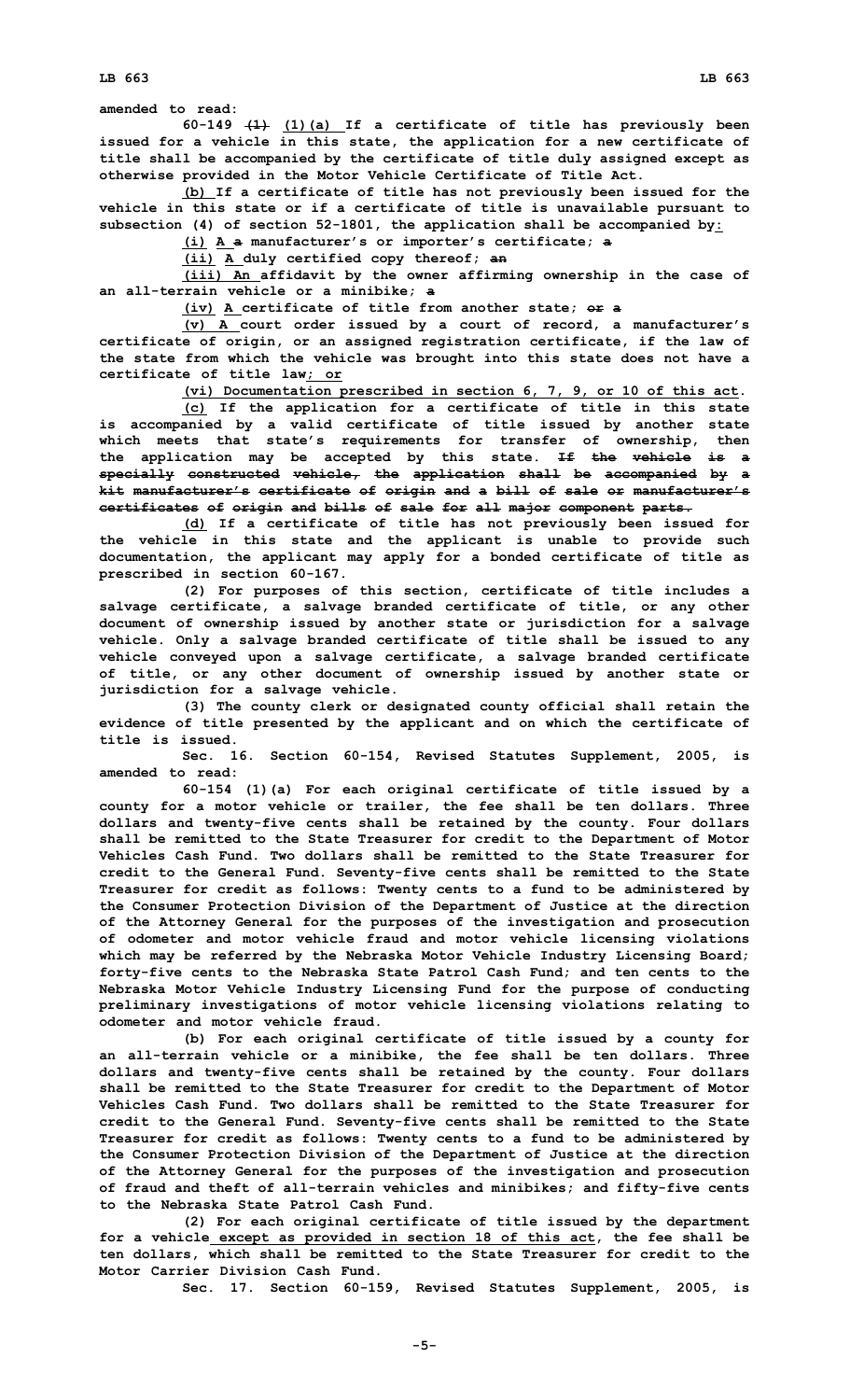**60-159 For each application for <sup>a</sup> metallic assigned vehicle identification number plate or other form of marking or identification under section 60-148, the fee shall be twenty dollars, which shall be remitted to the State Treasurer for credit to the Department of Motor Vehicles Cash Fund.**

**Sec. 18. For each certificate of title issued by the department under section 11 of this act, the fee shall be twenty-five dollars, which shall be remitted to the State Treasurer for credit to the Department of Motor Vehicles Cash Fund.**

**Sec. 19. Section 60-169, Revised Statutes Supplement, 2005, is amended to read:**

**60-169 (1) Each (1)(a) Except as otherwise provided in subdivision (b) of this subsection, each owner of <sup>a</sup> vehicle and each person mentioned as owner in the last certificate of title, when the vehicle is dismantled, destroyed, or changed in such <sup>a</sup> manner that it loses its character as <sup>a</sup> vehicle or changed in such <sup>a</sup> manner that it is not the vehicle described in the certificate of title, shall surrender his or her certificate of title to the county clerk or designated county official of the county where such certificate of title was issued or, if issued by the department, to the department. If the certificate of title is surrendered to the county clerk or designated county official, he or she shall, with the consent of any holders of any liens noted thereon, enter <sup>a</sup> cancellation upon his or her records and shall notify the department of such cancellation. If the certificate is surrendered to the department, it shall, with the consent of any holder of any lien noted thereon, enter <sup>a</sup> cancellation upon its records.**

**(b)(i) In the case of <sup>a</sup> mobile home or manufactured home for which <sup>a</sup> certificate of title has been issued, if such mobile home or manufactured home is affixed to real property in which each owner of the mobile home or manufactured home has any ownership interest, the certificate of title may be surrendered for cancellation to the county clerk or designated county official of the county where such certificate of title is issued or, if issued by the department, to the department, if at the time of surrender the owner submits to the county clerk, the designated county official, or the department an affidavit of affixture on <sup>a</sup> form provided by the department that contains all of the following, as applicable:**

**(A) The names and addresses of all of the owners of record of the mobile home or manufactured home;**

**(B) <sup>A</sup> description of the mobile home or manufactured home that includes the name of the manufacturer, the year of manufacture, the model, and the manufacturer's serial number;**

**(C) The legal description of the real property upon which the mobile home or manufactured home is affixed and the names of all of the owners of record of the real property;**

**(D) A statement that the mobile home or manufactured home is affixed to the real property;**

**(E) The written consent of each holder of <sup>a</sup> lien duly noted on the certificate of title to the release of such lien and the cancellation of the certificate of title;**

**(F) <sup>A</sup> copy of the certificate of title surrendered for cancellation;**

**(G) The name and address of an owner, <sup>a</sup> financial institution, or another entity to which notice of cancellation of the certificate of title may be delivered.**

**(ii) The person submitting an affidavit of affixture pursuant to subdivision (b)(i) of this subsection shall swear or affirm that all statements in the affidavit are true and material and further acknowledge that any false statement in the affidavit may subject the person to penalties relating to perjury under section 28-915.**

**(2) If <sup>a</sup> certificate of title of <sup>a</sup> mobile home or manufactured home is surrendered to the county clerk or designated county official, along with the affidavit required by subdivision (1)(b) of this section, he or she shall enter <sup>a</sup> cancellation upon his or her records, notify the department of such cancellation, forward <sup>a</sup> duplicate original of the affidavit to the department, and deliver <sup>a</sup> duplicate original of the executed affidavit under subdivision (1)(b) of this section to the register of deeds for the county in which the real property is located to be filed by the register of deeds. The county clerk or designated county official shall be entitled to collect fees from the person submitting the affidavit in accordance with sections 33-109 and 33-112 to cover the costs of filing such affidavit. If the certificate of title is surrendered to the department, along with the affidavit required by subdivision (1)(b) of this section, the department shall enter <sup>a</sup> cancellation upon its records and deliver <sup>a</sup> duplicate original of the executed affidavit**

**and**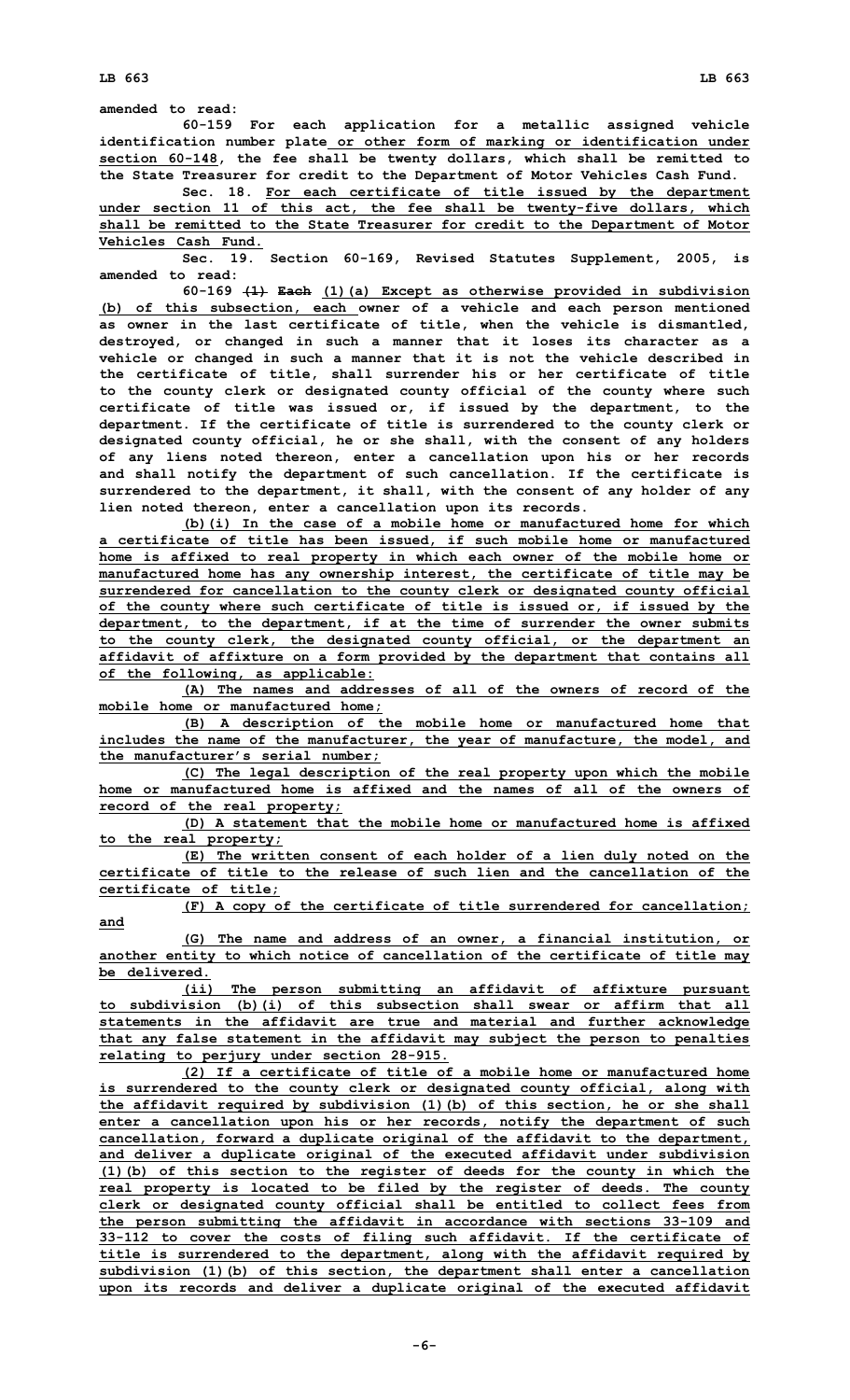**under subdivision (1)(b) of this section to the register of deeds for the county in which the real property is located to be filed by the register of deeds. The department shall be entitled to collect fees from the person submitting the affidavit in accordance with sections 33-109 and 33-112 to cover the costs of filing such affidavit. Following the cancellation of <sup>a</sup> certificate of title for <sup>a</sup> mobile home or manufactured home, neither the county clerk, the designated county official, nor the department shall issue <sup>a</sup> certificate of title for such mobile home or manufactured home, except as provided in subsection (5) of this section.**

**(3) If <sup>a</sup> mobile home or manufactured home is affixed to real estate before the operative date of this section, <sup>a</sup> person who is the holder of <sup>a</sup> lien or security interest in both the mobile home or manufactured home and the real estate to which it is affixed on such date may enforce its liens or security interests by accepting <sup>a</sup> deed in lieu of foreclosure or in the manner provided by law for enforcing liens on the real estate.**

**(4) A mobile home or manufactured home for which the certificate of title has been canceled and for which an affidavit of affixture has been duly recorded pursuant to subsection (2) of this section shall be treated as part of the real estate upon which such mobile home or manufactured home is located. Any lien thereon shall be perfected and enforced in the same manner as a lien on real estate. The owner of such mobile home or manufactured home may convey ownership of the mobile home or manufactured home only as <sup>a</sup> part of the real estate to which it is affixed.**

**(5)(a) If each owner of both the mobile home or manufactured home and the real estate described in subdivision (1)(b) of this section intends to detach the mobile home or manufactured home from the real estate, the owner shall do both of the following: (i) Before detaching the mobile home or manufactured home, record an affidavit of detachment in the office of the register of deeds in the county in which the affidavit is recorded under subdivision (1)(b) of this section; and (ii) apply for <sup>a</sup> certificate of title for the mobile home or manufactured home pursuant to section 60-147.**

**(b) The affidavit of detachment shall contain all of the following:**

**(i) The names and addresses of all of the owners of record of the mobile home or manufactured home;**

**(ii) <sup>A</sup> description of the mobile home or manufactured home that includes the name of the manufacturer, the year of manufacture, the model, and the manufacturer's serial number;**

**(iii) The legal description of the real estate from which the mobile home or manufactured home is to be detached and the names of all of the owners of record of the real estate;**

**(iv) A statement that the mobile home or manufactured home is to be detached from the real property;**

**(v) A statement that the certificate of title of the mobile home or manufactured home has previously been canceled;**

**(vi) The name of each holder of <sup>a</sup> lien of record against the real estate from which the mobile home or manufactured home is to be detached, with the written consent of each holder to the detachment; and**

**(vii) The name and address of an owner, <sup>a</sup> financial institution, or another entity to which the certificate of title may be delivered.**

**(6) An owner of an affixed mobile home or manufactured home for which the certificate of title has previously been canceled pursuant to subsection (2) of this section shall not detach the mobile home or manufactured home from the real estate before a certificate of title for the mobile home or manufactured home is issued by the county clerk, designated county official, or department. If <sup>a</sup> certificate of title is issued by the county clerk, designated county official, or department, the mobile home or manufactured home is no longer considered part of the real property. Any lien thereon shall be perfected pursuant to section 60-164. The owner of such mobile home or manufactured home may convey ownership of the mobile home or manufactured home only by way of <sup>a</sup> certificate of title.**

**(7) For purposes of this section:**

**(a) A mobile home or manufactured home is affixed to real estate if the wheels, towing hitches, and running gear are removed and it is permanently attached to <sup>a</sup> foundation or other support system; and**

**(b) Ownership interest means the fee simple interest in real estate or an interest as the lessee under <sup>a</sup> lease of the real property that has <sup>a</sup> term that continues for at least twenty years after the recording of the affidavit under subsection (2) of this section.**

**(2) (8) Upon cancellation of <sup>a</sup> certificate of title in the manner prescribed by this section, the county clerk or designated county official and the department may cancel and destroy all certificates and all memorandum certificates in that chain of title.**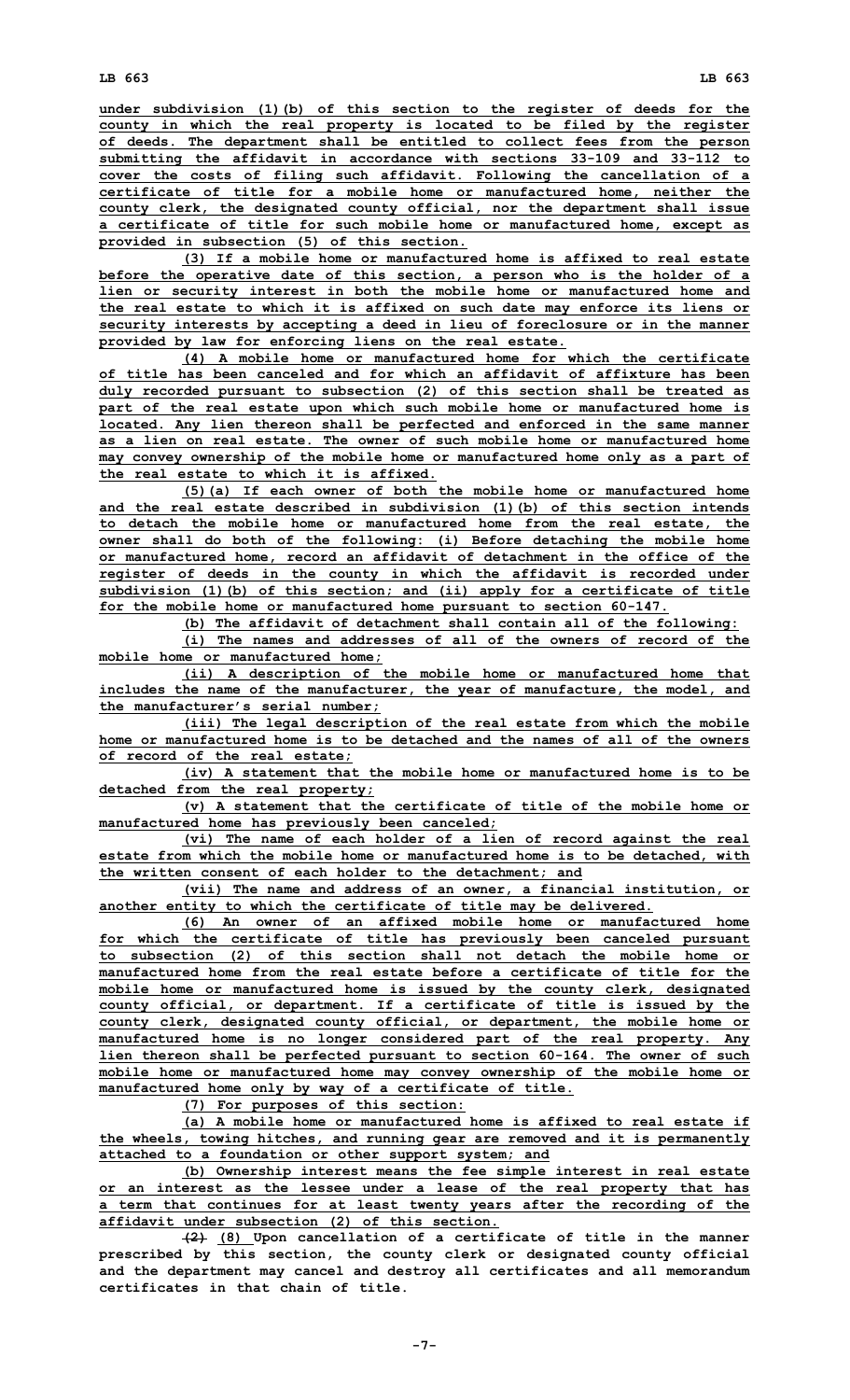**Sec. 20. Section 60-193, Revised Statutes Supplement, 2005, is amended to read: 60-193 The statement required by section 60-192 shall be on <sup>a</sup> form prescribed by the department or shall appear on the certificate of title. Such statement shall be submitted with the application for certificate of title, and unless the statement appears on the certificate of title being submitted with the application. The statement required by section 60-192 shall appear on the new certificate of title issued in the name of the transferee. shall have recorded thereon the mileage shown by such statement and <sup>a</sup> notation that the recorded mileage is actual, not actual, or in excess of the mechanical odometer limit, whichever is applicable. No certificate of title shall be issued for <sup>a</sup> motor vehicle unless the application is accompanied by such statement or unless the information required by such statement appears on the certificate of title being submitted with the application. Sec. 21. Section 60-301, Revised Statutes Supplement, 2005, is amended to read: 60-301 Sections 60-301 to 60-3,220 and sections 25 to 31 of this act shall be known and may be cited as the Motor Vehicle Registration Act. Sec. 22. Section 60-333, Revised Statutes Supplement, 2005, is amended to read: 60-333 Historical vehicle means a motor vehicle or trailer of any age which is essentially unaltered from the original manufacturer's specifications and, because of its significance, is being collected, preserved, restored, or maintained by <sup>a</sup> collector as <sup>a</sup> leisure pursuit. and includes motor vehicles or trailers sometimes referred to by the classifications of antique, horseless carriage, classic, or action era. Sec. 23. Section 60-3,104, Revised Statutes Supplement, 2005, is amended to read: 60-3,104 The department shall issue the following types of license plates: (1) Amateur radio station license plates issued pursuant to section 60-3,126; (2) Boat dealer license plates issued pursuant to section 60-379; (3) Bus license plates issued pursuant to section 60-3,144; (4) Commercial truck and truck-tractor license plates issued pursuant to section 60-3,147; (5) Dealer or manufacturer license plates issued pursuant to sections 60-3,114 and 60-3,115; (6) Disabled veteran license plates issued pursuant to section 60-3,124; (7) Farm trailer license plates issued pursuant to section 60-3,151; (8) Farm truck license plates issued pursuant to section 60-3,146; (9) Farm trucks with <sup>a</sup> gross weight of over sixteen tons license plates issued pursuant to section 60-3,146; (10) Fertilizer trailer license plates issued pursuant to section 60-3,151; (11) Film vehicle license plates issued pursuant to section 60-383; (12) Fleets of apportionable commercial vehicles license plates issued pursuant to section 60-3,203; (13) Handicapped or disabled person license plates issued pursuant to section 60-3,113; (14) Historical vehicle license plates issued pursuant to sections 60-3,130 to 60-3,134 and sections 25 to 31 of this act; (15) Local truck license plates issued pursuant to section 60-3,145; (16) Motor vehicle license plates for motor vehicles owned or operated by the state, counties, municipalities, or school districts issued pursuant to section 60-3,105; (17) Motor vehicles exempt pursuant to section 60-3,107; (18) Motorcycle license plates issued pursuant to section 60-3,100; (19) Nebraska Cornhusker Spirit Plates issued pursuant to sections 60-3,127 to 60-3,129; (20) Nonresident owner thirty-day license plates issued pursuant to section 60-382; (21) Passenger car having <sup>a</sup> seating capacity of ten persons or less and not used for hire issued pursuant to section 60-3,100; (22) Passenger car having <sup>a</sup> seating capacity of ten persons or less and used for hire issued pursuant to section 60-3,100; (23) Pearl Harbor license plates issued pursuant to section 60-3,122; (24) Personal-use dealer license plates issued pursuant to section 60-3,116; (25) Personalized message license plates for motor vehicles and**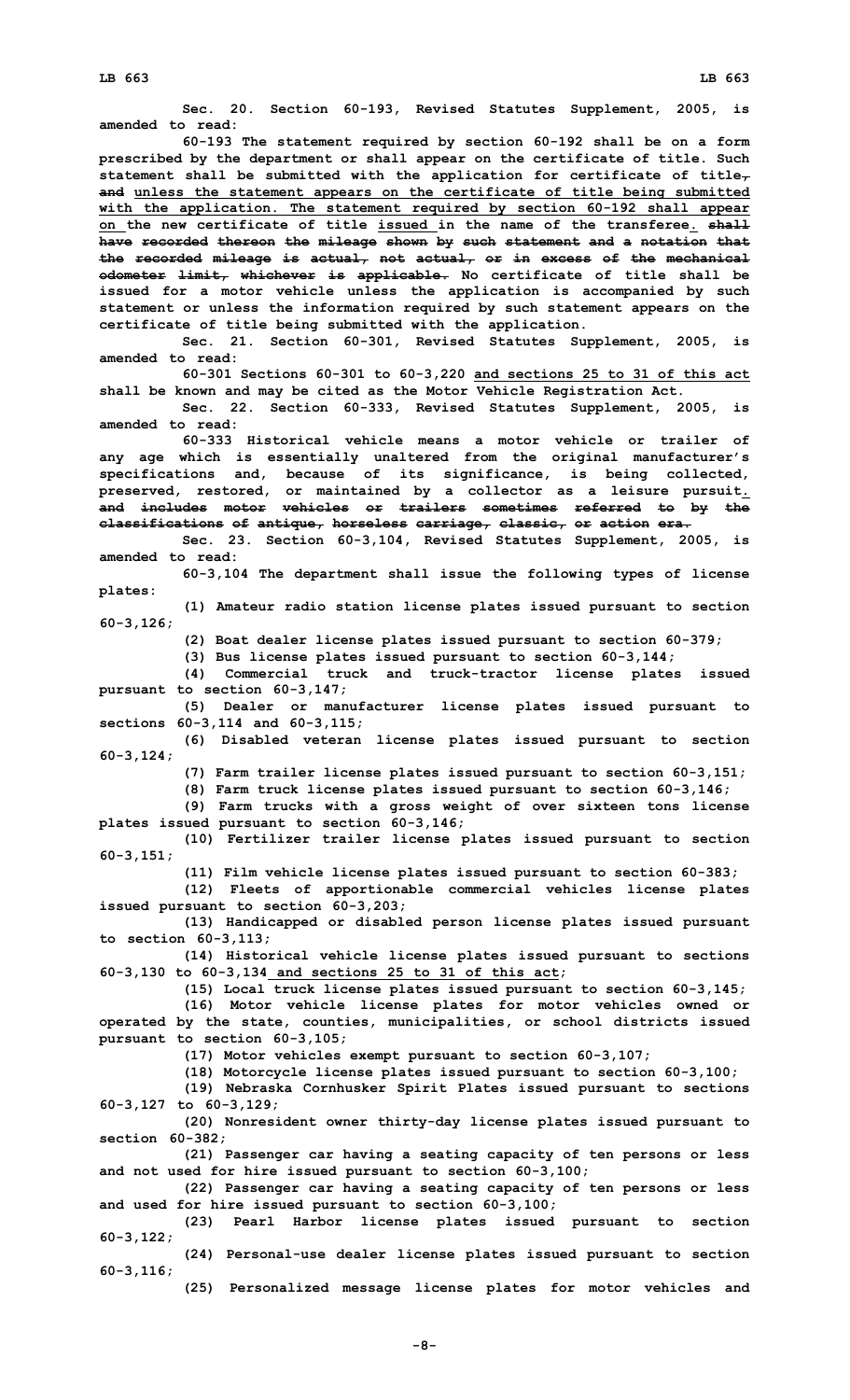**cabin trailers, except commercial trucks registered for over ten tons gross weight, issued pursuant to sections 60-3,118 to 60-3,121;**

**(26) Prisoner-of-war license plates issued pursuant to section 60-3,123;**

**(27) Purple Heart license plates issued pursuant to section 60-3,125;**

**(28) Recreational vehicle license plates issued pursuant to section 60-3,151;**

**(29) Repossession license plates issued pursuant to section 60-375;**

**(30) Trailer license plates issued for trailers owned or operated by the state, counties, municipalities, or school districts issued pursuant to section 60-3,106;**

**(31) Trailer license plates issued pursuant to section 60-3,100;**

**(32) Trailers exempt pursuant to section 60-3,108;**

**(33) Transporter license plates issued pursuant to section 60-378;**

**(34) Trucks or combinations of trucks, truck-tractors or trailers which are not for hire and engaged in soil and water conservation work and used for the purpose of transporting pipe and equipment exclusively used by such contractors for soil and water conservation construction license plates issued pursuant to section 60-3,149;**

**(35) Utility trailer license plates issued pursuant to section 60-3,151; and**

**(36) Well-boring apparatus and well-servicing equipment license plates issued pursuant to section 60-3,109.**

**Sec. 24. Section 60-3,130, Revised Statutes Supplement, 2005, is amended to read:**

**60-3,130 (1) Any person who is the owner of <sup>a</sup> historical vehicle which is thirty or more years old at the time of making application for registration or transfer of title may upon application register the same as <sup>a</sup> historical vehicle upon payment of <sup>a</sup> fee of fifty dollars for each historical vehicle and be issued license plates of distinctive design in lieu of the usual license plates. Such plates, in addition to the registration number, shall display the words historical and Nebraska for identification. The registration shall be valid while the historical vehicle is owned by the applicant without the payment of any additional fee, tax, or license.**

**(2) In addition to the fee specified in subsection (1) of this section, there shall be an initial processing fee of ten dollars to defray the costs of issuing the first license plate to each collector and to establish <sup>a</sup> distinct license plate number for each collector.**

**(3) (1) Except as provided in section 60-3,134, <sup>a</sup> person presenting <sup>a</sup> certificate of title issued pursuant to section 6 or 7 of this act or <sup>a</sup> certificate of title indicating that the vehicle is thirty or more years old may apply for historical license plates or may use license plates of the year of manufacture in lieu of regular license plates as provided in sections 60-3,130 to 60-3,134 and sections 25 to 31 of this act.**

**(2) Each collector applying for registration under this section such license plates, other than <sup>a</sup> nonprofit organization described in sections 21-608 and 21-609, must own and have registered one or more motor vehicles with regular license plates which he or she uses for regular transportation.**

**(4) <sup>A</sup> collector, upon selling or otherwise relinquishing ownership of <sup>a</sup> historical vehicle, may have its registration and license plate transferred to another historical vehicle of the same category in his or her possession upon payment of <sup>a</sup> fee of twenty-five dollars.**

**(5) (3) A motor vehicle or trailer manufactured, assembled from <sup>a</sup> kit, or otherwise assembled as <sup>a</sup> reproduction or facsimile of <sup>a</sup> historical vehicle shall not be eligible for registration under this section historical license plates unless it has been in existence for thirty years or more. The age of the motor vehicle or trailer shall be calculated from the year reflected on the certificate of title.**

**(6) Collectors who, on August 24, 1975, have motor vehicles registered and licensed as antique vehicles shall be permitted to retain such registration and license if the collector submits an affidavit to the department sworn to by the antique vehicle owner that the antique vehicle is being collected, preserved, restored, and maintained as <sup>a</sup> hobby and not for the general use of the antique vehicle.**

**(7)(a) An owner of <sup>a</sup> historical vehicle eligible for registration under this section may use <sup>a</sup> license plate or plates issued by this state in the year corresponding to the model year date when the historical vehicle was manufactured in lieu of the license plates issued pursuant to subsection (1) of this section subject to the approval of the department. The department shall inspect the license plate or plates and may approve the license plate or plates if it is determined that the model year date license plate or plates**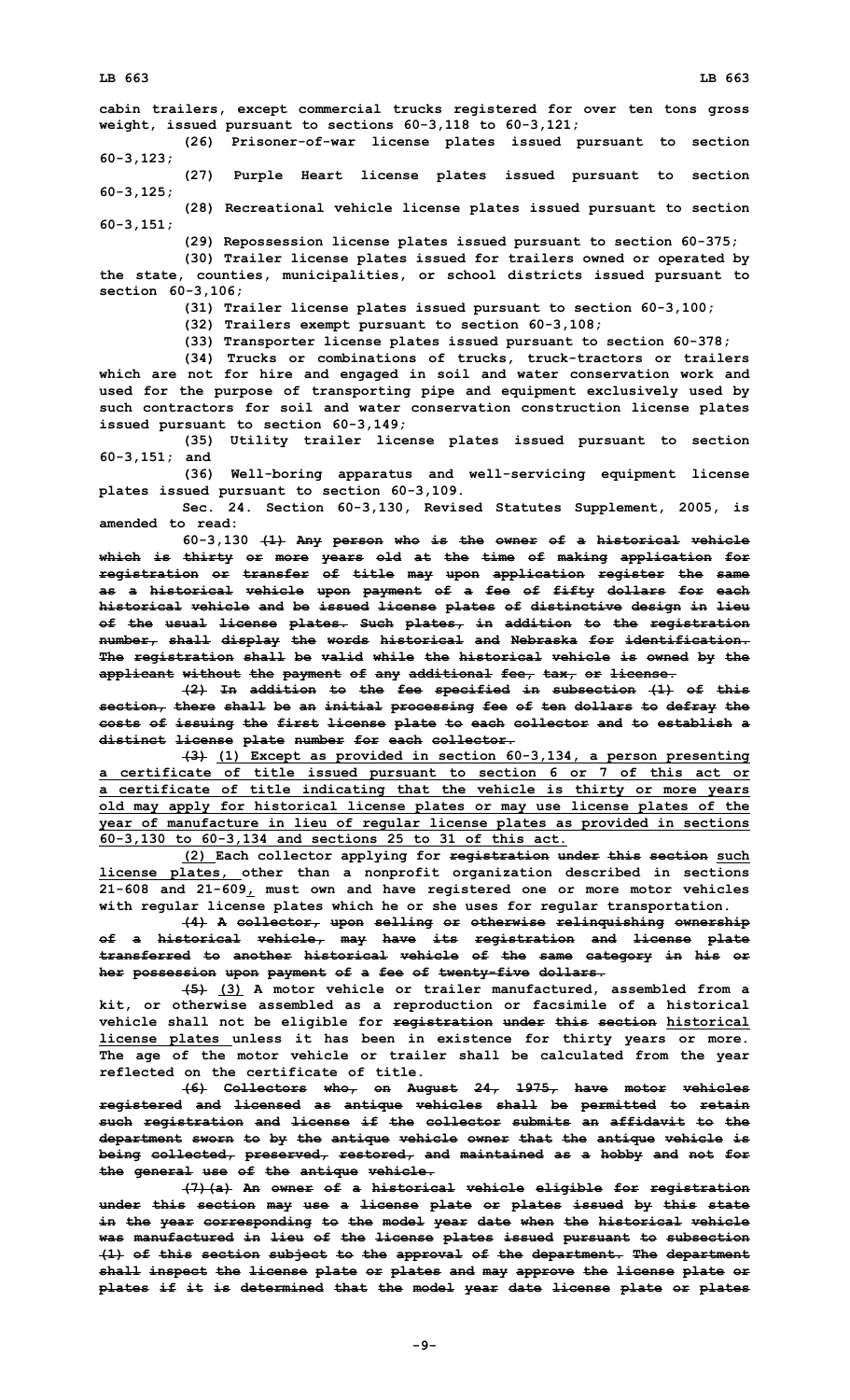**are legible and serviceable and that the license plate numbers do not conflict with or duplicate other numbers assigned and in use. An original-issued license plate or plates that have been restored to original condition may be used when approved by the department.**

**(b) The department may consult with an organization of old car hobbyists in determining whether the date of the year of the license plate or plates to be used corresponds to the model year date when the historical vehicle was manufactured.**

**(c) If only one license plate is used on the historical vehicle, the license plate shall be placed on the rear of the vehicle. The owner of <sup>a</sup> historical vehicle may use only one plate on the historical vehicle even for years in which two license plates were issued for motor vehicles in general.**

**(d) In addition to the fees specified in subsections (1) and (2) of this section, the department shall charge and collect <sup>a</sup> fee of twenty-five dollars for registration under this subsection. The registration shall be valid while the historical vehicle is owned by the applicant without the payment of any additional fee, tax, or license.**

**(8) The department may adopt and promulgate rules and regulations to implement this section.**

**(9) The application for registration of <sup>a</sup> historical vehicle shall be made on <sup>a</sup> form prescribed and issued by the department. Such form shall contain <sup>a</sup> description of the historical vehicle owned and sought to be registered, including the make, body type, model, serial number, and year of manufacture. It shall also include <sup>a</sup> description of any motor vehicle owned by the applicant and registered by him or her with regular license plates and used for regular transportation, which description shall include make, body type, model, serial number, year of manufacture, and the Nebraska license plate number assigned to the motor vehicle. The application shall also include an affidavit sworn to by the historical vehicle owner that the historical vehicle is being collected, preserved, restored, and maintained by the applicant as <sup>a</sup> hobby and not for the general use of the historical vehicle for the same purposes and under the same circumstances as other motor vehicles of the same type.**

**Sec. 25. The application under section 60-3,130 shall be made on <sup>a</sup> form prescribed and furnished by the department. The form shall contain (1) <sup>a</sup> description of the vehicle owned and sought to be registered, including the make, body type, model, vehicle identification number, and year of manufacture, (2) <sup>a</sup> description of any vehicle owned by the applicant and registered by him or her with regular license plates and used for regular transportation, which description shall include make, body type, model, vehicle identification number, year of manufacture, and the Nebraska registration number assigned to the vehicle, and (3) an affidavit sworn to by the vehicle owner that the historical vehicle is being collected, preserved, restored, and maintained by the applicant as <sup>a</sup> hobby and not for the general use of the vehicle for the same purposes and under the same circumstances as other motor vehicles of the same type.**

**Sec. 26. (1) An initial processing fee of ten dollars shall be submitted with an application under section 60-3,130 to defray the costs of issuing the first plate to each collector and to establish <sup>a</sup> distinct identification number for each collector. A fee of fifty dollars for each vehicle so registered shall also be submitted with the application.**

**(2) For use of license plates as provided in section 28 of this act, <sup>a</sup> fee of twenty-five dollars shall be submitted with the application in addition to the fees specified in subsection (1) of this section.**

**(3) The fees shall be remitted to the State Treasurer for credit to the Highway Trust Fund.**

**Sec. 27. The department shall design historical license plates with <sup>a</sup> distinctive design which, in addition to the identification number, includes the words historical and Nebraska for identification. The department may adopt and promulgate rules and regulations to implement sections 60-3,130 to 60-3,134 and sections 25 to 31 of this act.**

**Sec. 28. (1) An owner of <sup>a</sup> historical vehicle eligible for registration under section 60-3,130 may use <sup>a</sup> license plate or plates designed by this state in the year corresponding to the model year when the vehicle was manufactured in lieu of the plates designed pursuant to section 27 of this act subject to the approval of the department. The department shall inspect the plate or plates and may approve the plate or plates if it is determined that the model-year license plate or plates are legible and serviceable and that the license plate numbers do not conflict with or duplicate other numbers assigned and in use. An original-issued license plate or plates that have been restored to original condition may be used when approved by the department.**

**(2) The department may consult with <sup>a</sup> recognized car club in**